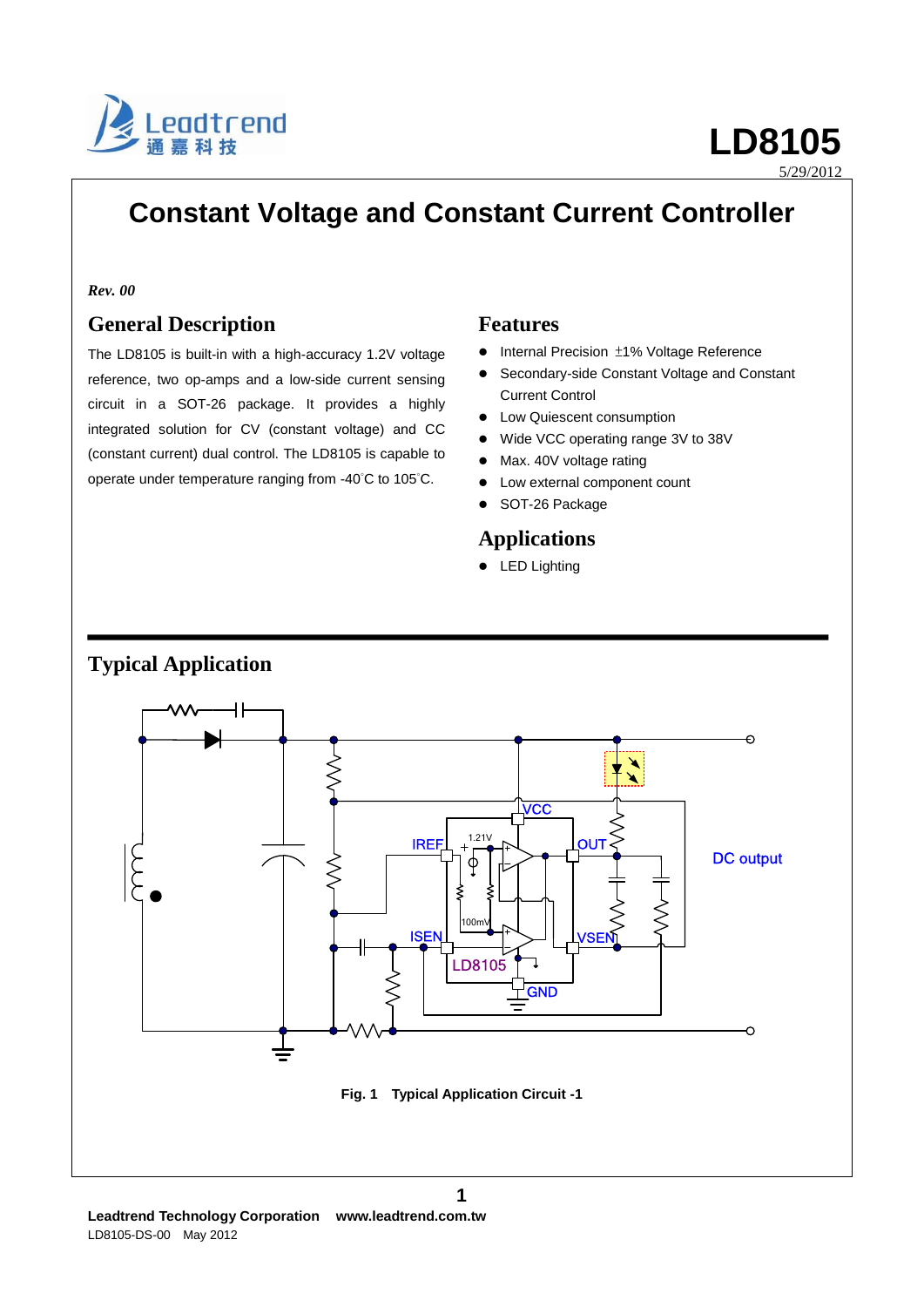

# **LD8105**





### **Ordering Information**

| <b>Part number</b> | Package | <b>TOP MARK</b> | <b>Shipping</b>   |
|--------------------|---------|-----------------|-------------------|
| LD8105GL           | SOT-26  | YWV/05          | 3000 /tape & reel |

The LD8105 is Green Packaged.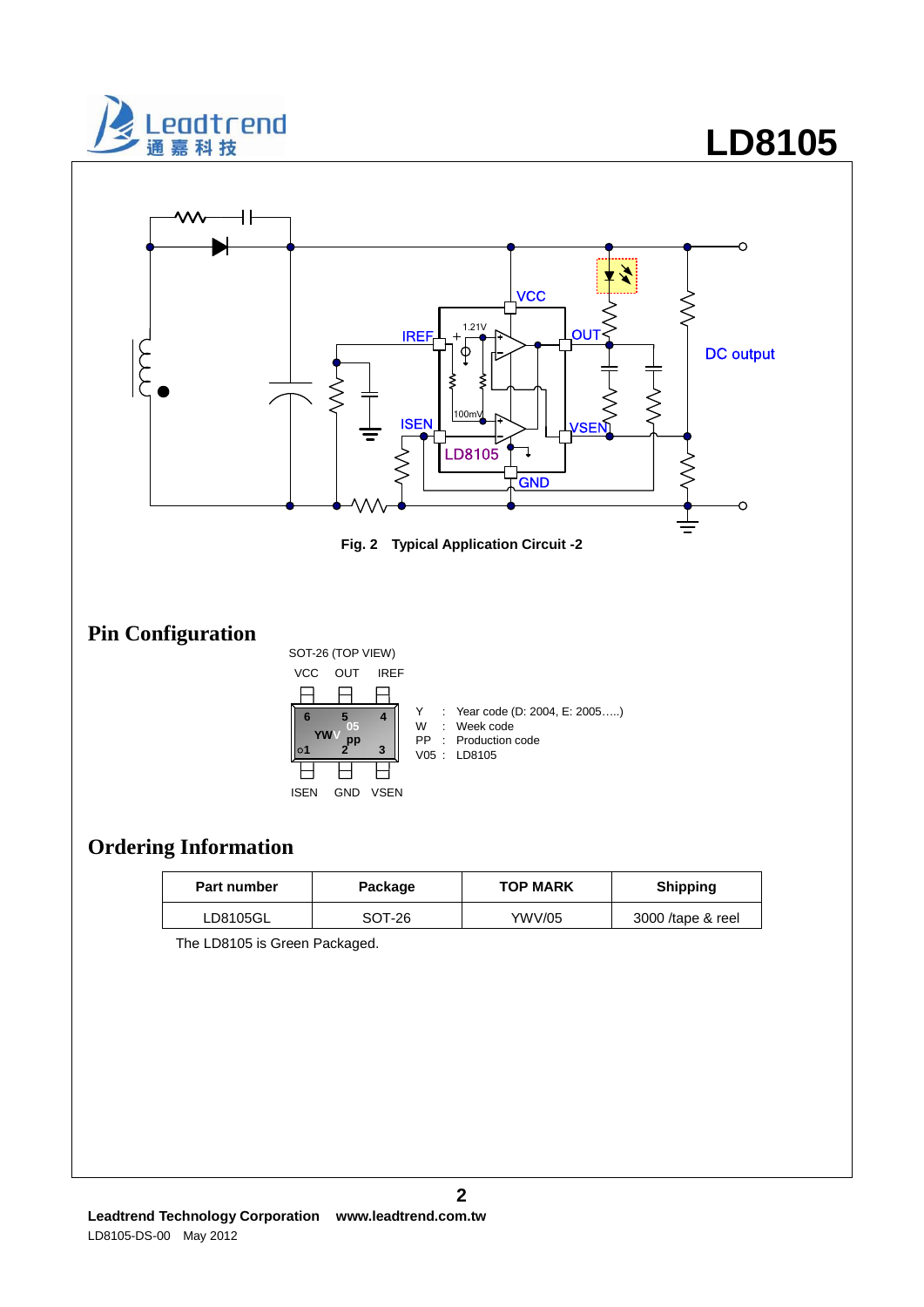

# **Pin Descriptions**

| <b>PIN</b> | <b>NAME</b> | <b>FUNCTION</b>                                                                                              |
|------------|-------------|--------------------------------------------------------------------------------------------------------------|
|            | <b>ISEN</b> | Current sense pin. The inverting input of the current loop op amp.                                           |
| 2          | <b>GND</b>  | Ground.                                                                                                      |
| 3          | <b>VSEN</b> | Voltage sense pin. It can sense the output voltage if connected to the mid-point<br>of the resistor divider. |
| 4          | <b>IREF</b> | The non-inverting input of the current loop op amp.                                                          |
| 5          | <b>OUT</b>  | Common output pin of the two internal op amps.                                                               |
| 6          | <b>VCC</b>  | Supply voltage pin. It is necessary to locate a $0.1\mu$ F bypass capacitor between<br>VCC and GND.          |

# **Block Diagram**

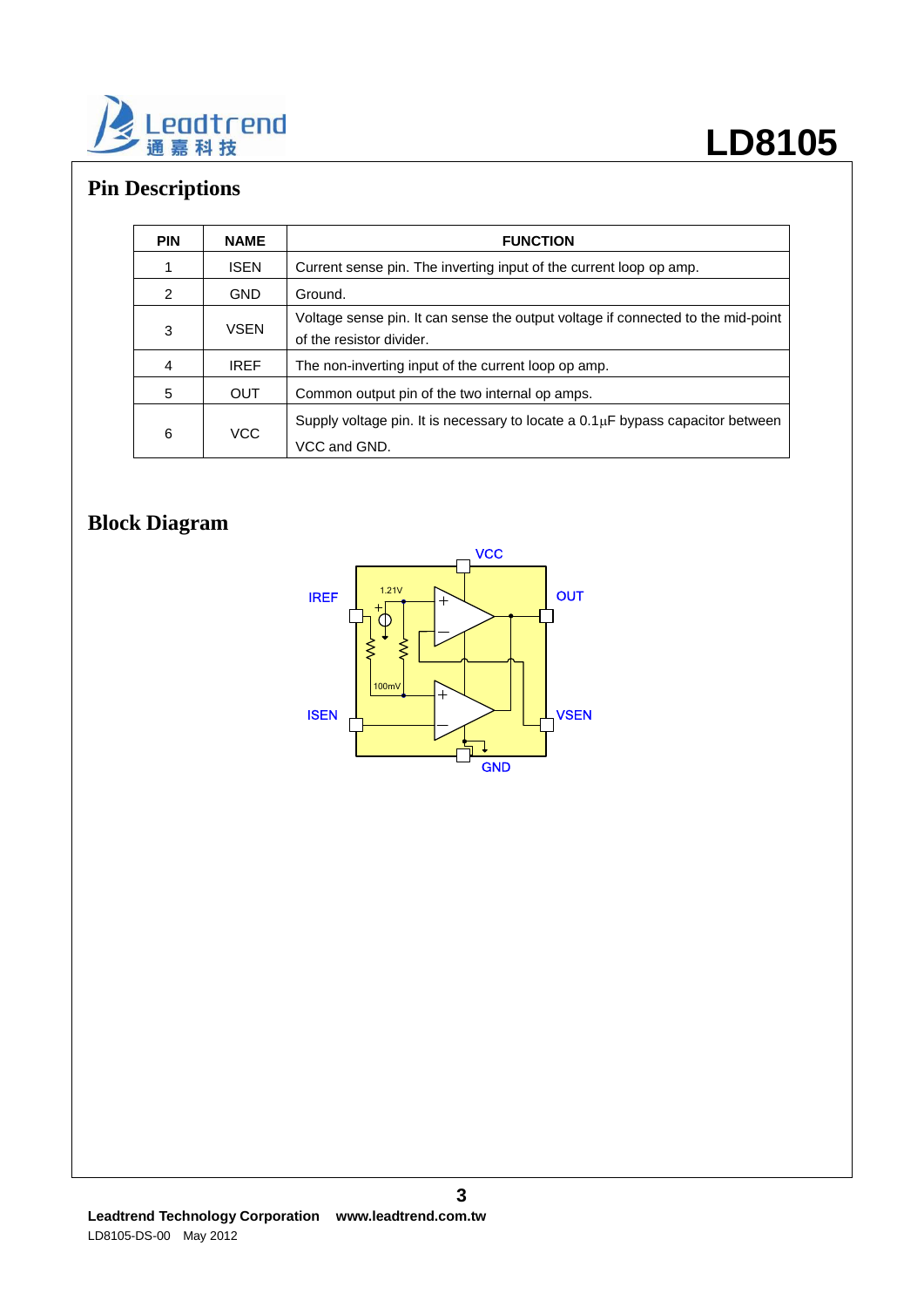

### **Absolute Maximum Ratings**

|                                                   | $-0.3 - 40V$                               |
|---------------------------------------------------|--------------------------------------------|
|                                                   | $-0.3 - 6V$                                |
|                                                   | $-0.3 - 6V$                                |
|                                                   | $-0.6 - 6V$                                |
|                                                   | $-0.3 - Vcc$                               |
|                                                   | 20 <sub>m</sub> A                          |
|                                                   | $125^{\circ}$ C                            |
|                                                   | -40 $\rm ^{\circ}C$ to 125 $\rm ^{\circ}C$ |
|                                                   | -40 $\degree$ C to 85 $\degree$ C          |
|                                                   | -65°C to 150°C                             |
|                                                   | 250°C/W                                    |
| Power Dissipation (At Ambient Temperature = 85°C) | 160mW                                      |
|                                                   | $260^{\circ}$ C                            |
|                                                   | 2 KV                                       |
|                                                   | 200 V                                      |
|                                                   |                                            |

#### **Caution:**

Stresses beyond the ratings specified in "Absolute Maximum Ratings" may cause permanent damage to the device. This is a stress only rating and operation of the device at these or any other conditions above those indicated in the operational sections of this specification is not implied.

#### **Recommended Operating Conditions**

| ltem               | Min. | Max. | Unit |
|--------------------|------|------|------|
| Supply Voltage Vcc |      | 38   |      |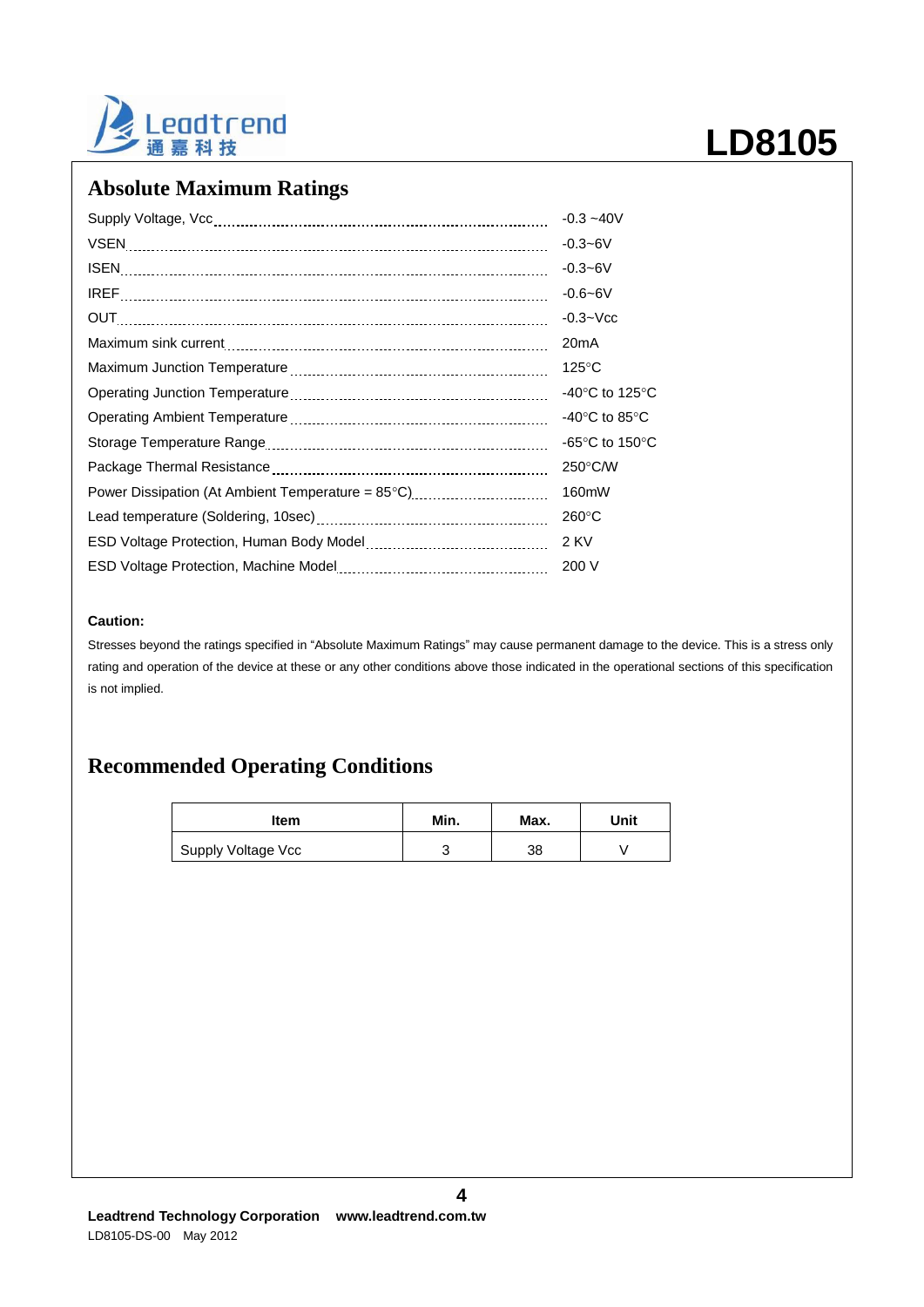

# **LD8105**

#### **Electrical Characteristics**

 $(T_A = +25^{\circ}C$  unless otherwise stated,  $V_{CC} = 15.0V$ )

| <b>PARAMETER</b>                       | <b>CONDITIONS</b>                                                                                      | <b>MIN</b> | <b>TYP</b>               | <b>MAX</b> | <b>UNITS</b> |  |
|----------------------------------------|--------------------------------------------------------------------------------------------------------|------------|--------------------------|------------|--------------|--|
| <b>Supply Voltage (Vcc Pin)</b>        |                                                                                                        |            |                          |            |              |  |
| Supply Voltage                         |                                                                                                        | 3          | --                       | 38         | V            |  |
| <b>Quiescent Current</b>               | $ISEN = IREF = 0V$ , OUT = open                                                                        | --         | --                       | 150        | μA           |  |
| <b>Voltage Control Loop (VSEN PIN)</b> |                                                                                                        |            |                          |            |              |  |
| Voltage loop reference voltage, VSEN   | $I_{\text{SEN}} = I_{\text{REF}} = 0V$                                                                 | 1.198      | 1.210                    | 1.222      | V            |  |
|                                        | $I_{\text{SEN}} = I_{\text{REF}} = 0 \text{V}, (T_A = -20^{\circ} \text{C} \sim 125^{\circ} \text{C})$ | 1.186      | $\overline{\phantom{a}}$ | 1.234      | V            |  |
| Voltage Loop Input Bias Current        | $V_{SEN} = 1.18V - 1.24V$                                                                              | --         | --                       | 20         | nA           |  |
| <b>Current Control Loop (IREF Pin)</b> |                                                                                                        |            |                          |            |              |  |
| Current loop reference voltage, IREF   | $V_{\text{SEN}} = 1.21V$                                                                               | 97         | 100                      | 103        | mV           |  |
| Current Loop Input Bias Current        | $I_{REF} = 90mV \sim 110mV$                                                                            | --         | --                       | 20         | nA           |  |
| <b>Output (Output Pin)</b>             |                                                                                                        |            |                          |            |              |  |
| <b>Output Low Level</b>                | @2mA sink current                                                                                      | --         | 200                      | 400        | mV           |  |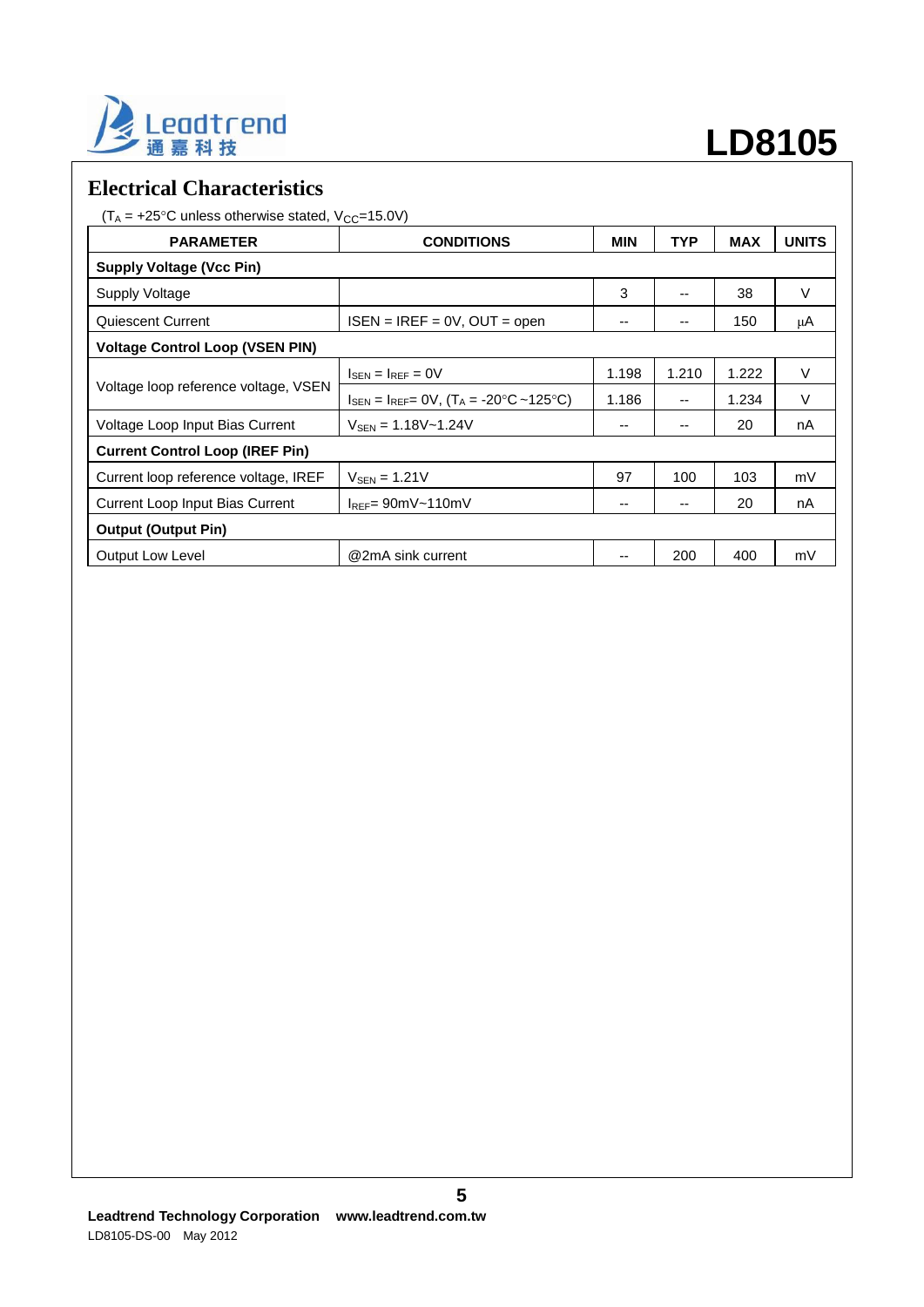



### **Typical Performance Characteristics**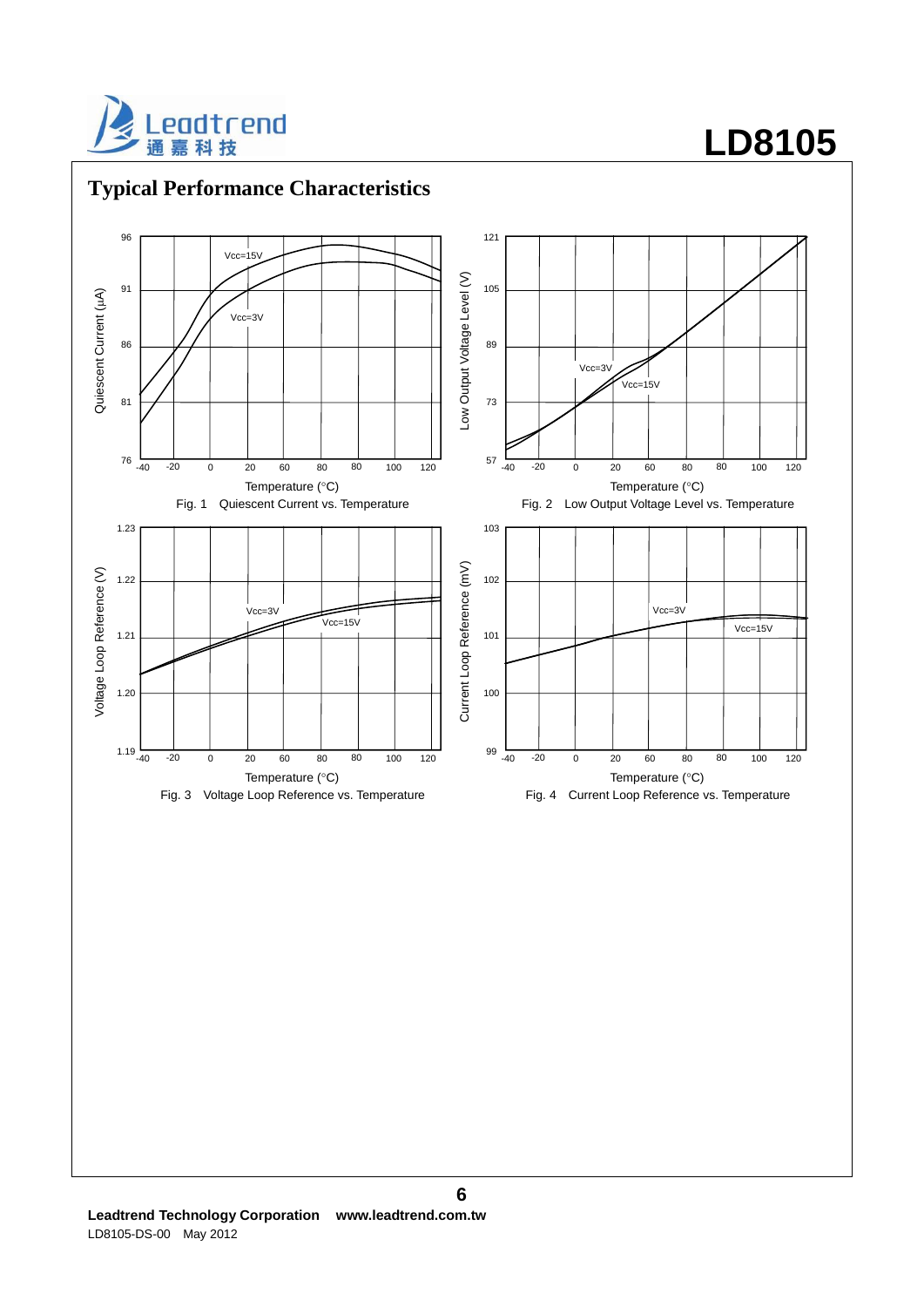

**Package Information SOT-26**





|        | <b>Dimension in Millimeters</b> |              | <b>Dimensions in Inches</b> |              |  |
|--------|---------------------------------|--------------|-----------------------------|--------------|--|
| Symbol | Min                             | Max          | Min                         | Max          |  |
| A      | 2.692                           | 3.099        | 0.106                       | 0.122        |  |
| В      | 1.397                           | 1.803        | 0.055                       | 0.071        |  |
| С      |                                 | 1.450        |                             | 0.057        |  |
| D      | 0.300                           | 0.500        | 0.012                       | 0.020        |  |
| F      |                                 | 0.95 BSC.    |                             |              |  |
| н      | 0.080                           | 0.254        | 0.003                       | 0.010        |  |
|        | 0.050                           | 0.150        | 0.002                       | 0.006        |  |
| J      | 2.600                           | 3.000        | 0.102                       | 0.118        |  |
| M      | 0.300                           | 0.600        | 0.012                       | 0.024        |  |
| θ      | $0^{\circ}$                     | $10^{\circ}$ | $0^{\circ}$                 | $10^{\circ}$ |  |

#### **Important Notice**

Leadtrend Technology Corp. reserves the right to make changes or corrections to its products at any time without notice. Customers should verify the datasheets are current and complete before placing order.

# **LD8105**